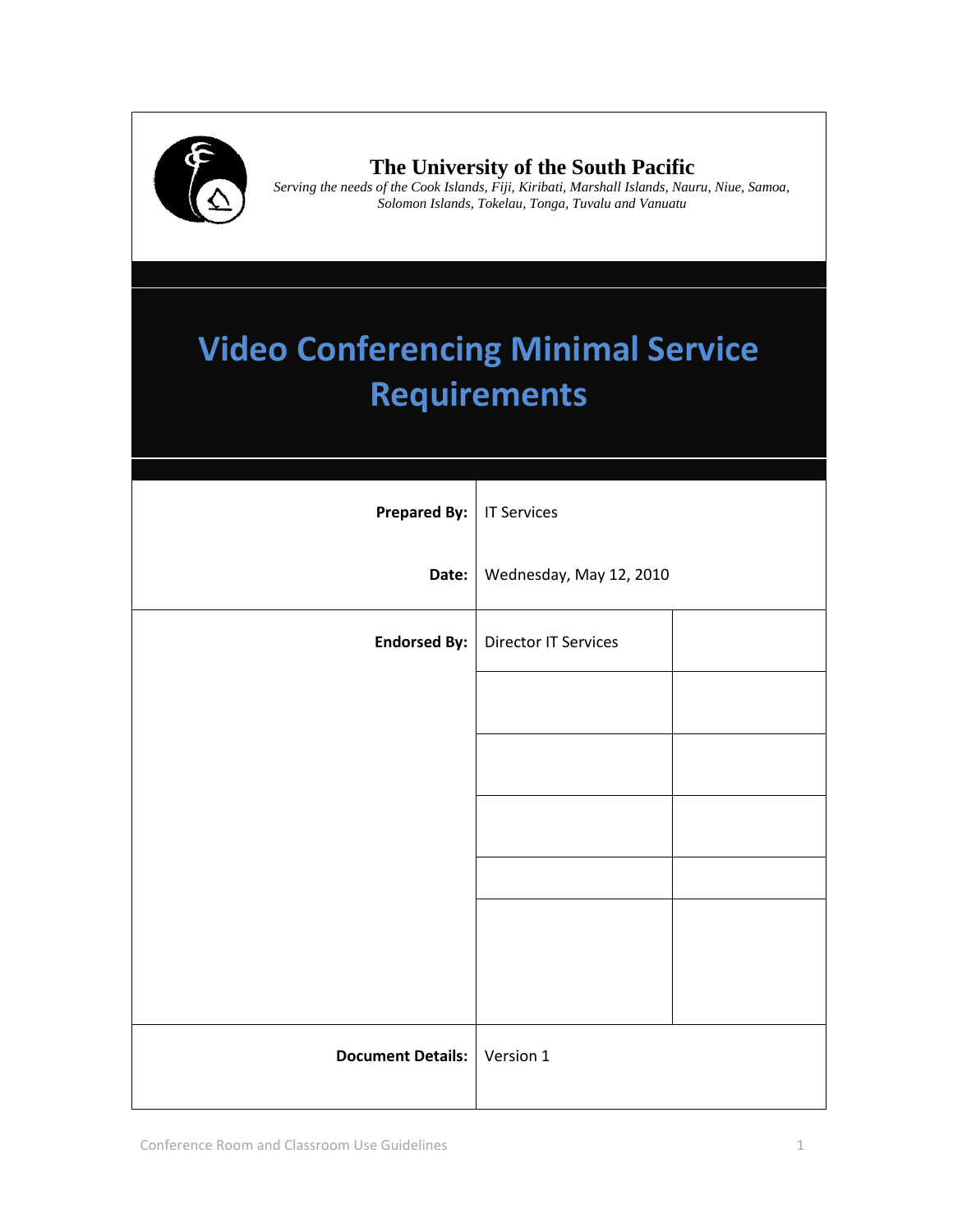## **Video Conferencing Minimal Service Requirements**

#### **Conference Room and Classroom Use Guidelines**

The following guidelines apply to all USP Audio and Video Conference rooms, Broadcast Classrooms and meeting rooms

- 1. USP staff and students may reserve these rooms.
- 2. USP has priority use of its space and manages use of these rooms. In rare cases, a group may be asked to change their reservation or may be bumped from a room they have reserved. Academic classes are exempt from this.
- 3. All other use will be considered as short term and on a first come, first served basis.
- 4. Each room has a maximum capacity that must be observed for use.
- 5. Room use is "as is," i.e., users will need to bring laptops, or other equipment if it is not already supplied in the particular room reserved. Audiovisual support for the room is can be provided by IT support staff.
- 6. Use of the classrooms is for instructional support. Hands-on use is specific to trained lecturers only and IT staff may ask users using these classrooms to discontinue activities that can interfere with operation of the hardware or software or that prevent users from reasonable access to these spaces.
- 7. Users of the computers in the classrooms are to adhere to the
	- o Computers Acceptable Use Policy [\(http://www.usp.ac.fj/its\)](http://www.usp.ac.fj/its)
- 8. Videoconference use has priority in the Videoconference Room. In rare cases, a group not using videoconferencing may be asked to change their reservation or may be bumped from this room. Academic classes are exempt from this.
- 9. USP reserves the right to institute a use fee for outside users.
- 10. By making a room reservation, a department agrees to accept financial responsibility for damages resulting from use of the facility or equipment.
- 11. If the reservation is no longer needed, please email [helpdesk@usp.ac.fj](mailto:helpdesk@usp.ac.fj) or call the IT Helpdesk as soon as possible so that the room is available to others.

#### **Scheduling**

- 1. An orientation is required to use (first time use) the audiovisual equipment in rooms prior to your event. Orientation is generally 15-30 minutes. Time should be allowed for this orientation when events are scheduled.
- 2. A request to reserve an USP room should be submitted at least **two business days** (Mon-Fri, 8:00am - 5:00pm) in advance
- 3. If you have special needs (i.e. software installation) or the request is for semester long use, submit your request at least **two weeks** in advance.
- 4. Room phones are available in rooms for conference calls. Please indicate this as a special need on the room when requesting.
- 5. Please stay within the time allotment for your event since others may have the room reserved before or after you.
- 6. If the reservation is no longer needed, please cancel the reservation as soon as possible so that the room is available to others.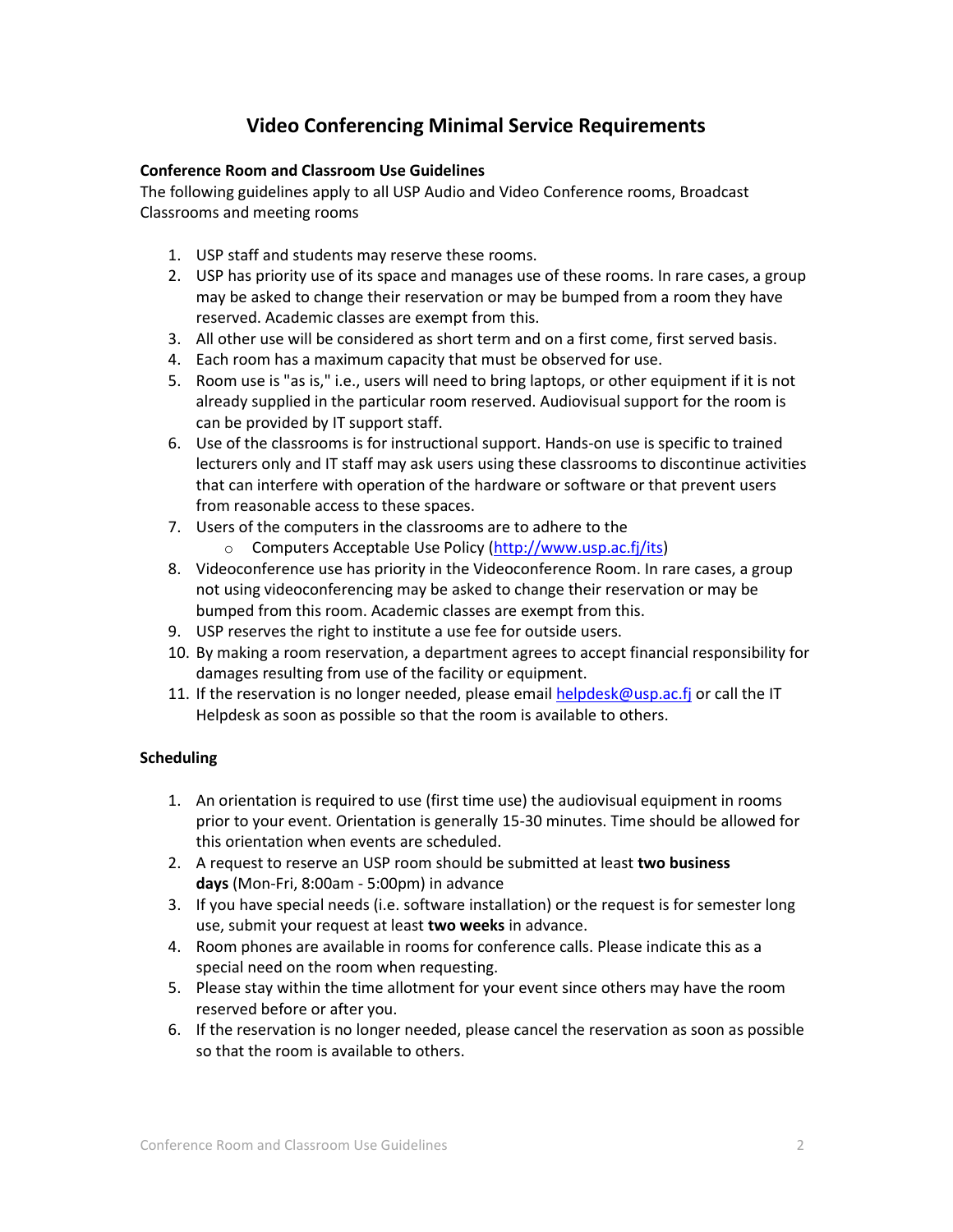#### **Installation of Special Software**

- 1. If you wish to have additional software installed in the classrooms, video conferencing or meeting rooms the person submitting the request should contact the IT Services helpdesk [\(helpdesk@usp.ac.fj\)](mailto:helpdesk@usp.ac.fj)) or 32117).
- 2. Please provide software or files to IT Services at least **three weeks** prior to classroom reservation, for installation and testing.
	- a. Copyright law requires that we have documentation (i.e., a copy of the software license(s) or documentation allowing use for training purposes) before we can install software on USP machines.
	- b. Please provide installation documentation and media to the IT Services Support staff.
- 3. We will make every attempt to enable your software requests; however, glitches and incompatibilities in software loads can and have occurred. Please be prepared with a contingency plan if installation is unsuccessful.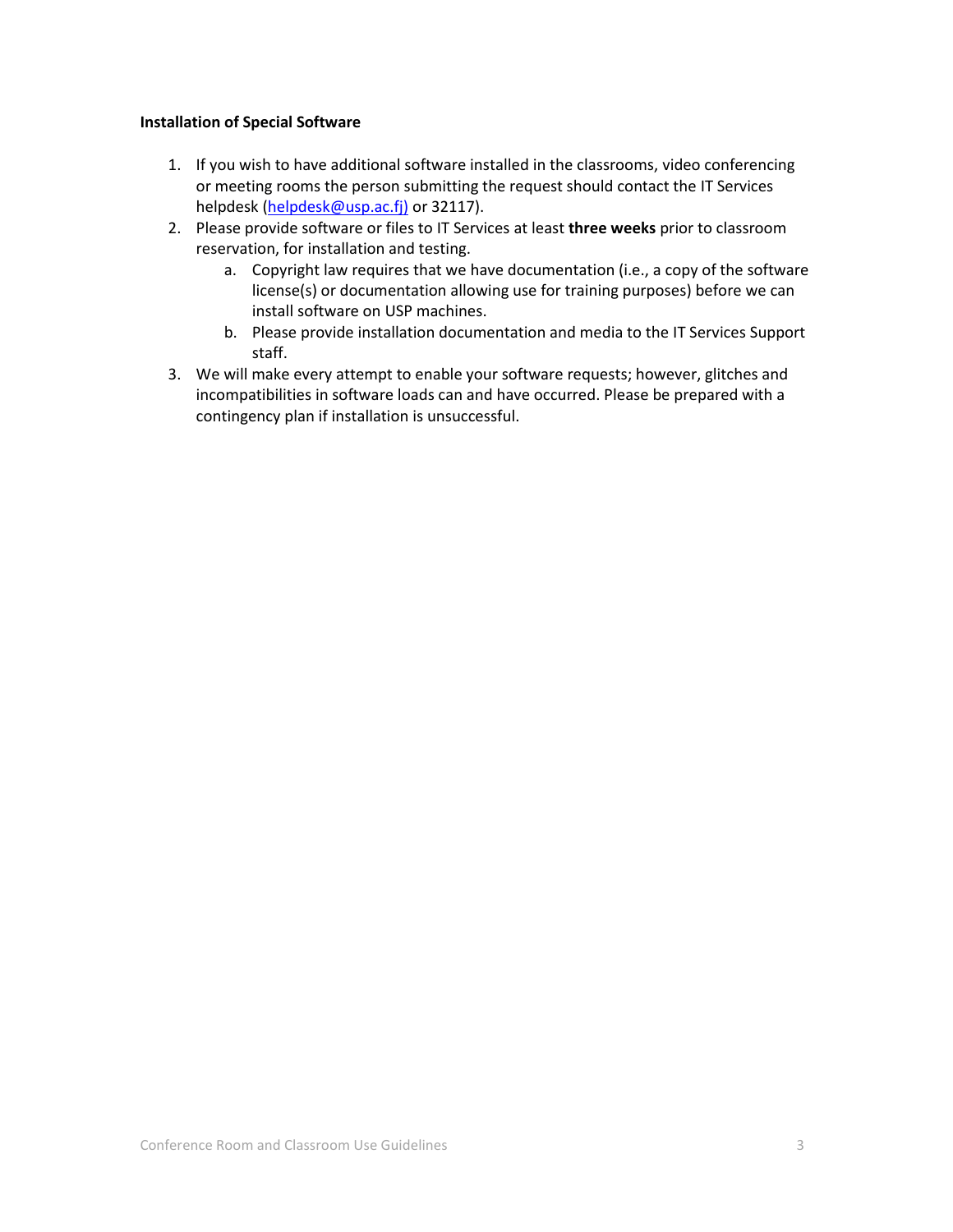## **Conference Room and Classroom Use Guidelines- Room Setup & Use**

#### **Lighting**

Overhead lighting is recommended for videoconferencing.

If indirect light is used in a videoconference, the participants tend to appear silhouetted. Please ensure that window coverings are closed, so indirect light from outdoors does not cause silhouetting.

Full-spectrum fluorescent light bulbs are installed as it provides the most natural lighting; allowing you, and the camera, to see true colors and making skin tones appear healthy and realistic.

#### **Conference Tables**

IT Services has standardized its conference tables to have neutral colors, such as a blue-gray, green tone or a medium oak. We find that the camera cannot adjust correctly if it is aimed at a tabletop made out of a reflective material such as chrome or glass. Bright white or dark wood tabletops create dramatic contrast, which appear as glowing areas or completely black areas on camera.

#### **Background Color**

IT Services is standardizing on blue or green backgrounds. We find that cameras prefer a blue or green background. The background color should not be too light or too dark. This we find can be achieved through paint, wallpaper, or a curtain. We will ensure sure flat paint is used to ensure that it will not be reflective. We find the key to a good background is to provide adequate contrast on camera to the participants' skin tones and clothing.

Solid colors are best for backgrounds, tables, and the participants' clothing. Multiple colors or busy patterns can cause the cameras to continuously adjust for focus, contrast, and light control.

#### **Blue/Green backdrop**

- Background is clean, without distractions.
- Curtain encloses videoconferencing area and eliminates extra room depth.
- Video camera will be able to adjust correctly.
- Skin tones will appear natural

#### **Clothing: What to Wear**

IT Services is recommending presenters wear solid colors without patterns while on camera. Wild patterns can cause the camera to keep refocusing. Avoid bright whites and reds, as these will appear to blur or flash on camera. We also suggest not wearing a color that matches your skin color; this will cause presenters to look washed out.

#### **Suggested Professional Look**

- no clutter
- minimal jewelry
- solid color clothing
- clothing color is a good contrast with skin tone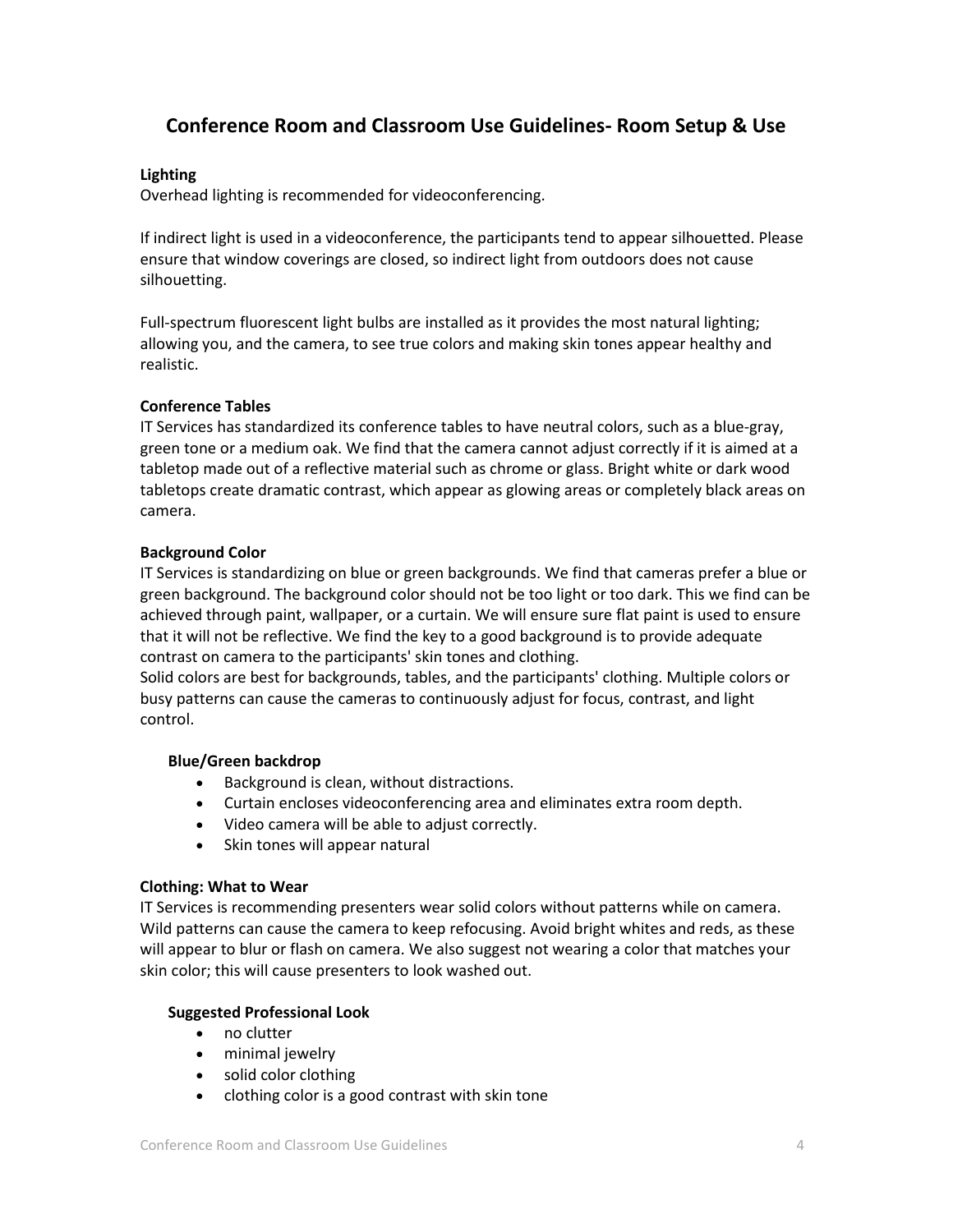#### **Tips for the chair/host**

The majority of video conference calls are setup up by IT staff. If time allows, the participating far-end video sites will be connected 1/2 hour prior to the start time of your meeting for a pretest. This allows IT staff time, to address any network or equipment problems that may occur.

IT support staff monitors your videoconference and can:

- add sites to or remove sites from your conference
- **EXTER** extend your conference
- **•** reconnect sites that drop from the conference
- mute sites that are making too much noise during a presentation by another site
- **troubleshoot and resolve call-quality problems**
- **show you who is in each connected video room**

For presenters, please remember that there is a very slight delay before the camera switching is activated and it is then visible that the far-end site has spoken with a comment, please allow enough time for this to take place.

It is critical that presenters are aware of how they are framed within the camera. Participants don't get engaged when they are looking at a small figure, whose face is not recognizable

Participants like to be able to read your facial expressions, creating a more personable interaction. Head-and-torso shots are the best views recommended while giving a presentation or training. Please engage IT support staff to ensure appropriate visibility.

While discussion takes place, the camera can be zoomed out to include the majority of attendees in the room. Also be sure to face the camera straight on and not at an angle or with your back against it. It's important to face the participants.

#### **Showing a PowerPoint presentation**

When creating a PowerPoint presentation to show in a videoconference, it is important to consider good visibility. Far-end site monitors range from 27" to 36", with the majority using 32" screens. Also keep in mind that videoconference participants will be sitting at least a few feet from the screen during a conference.

Please make sure your PowerPoint slides feature large-size text with high contrast between the text and the background. Also note that a bright-white background is TOO bright. We highly recommend taking your PowerPoint presentation for a "road test" by reviewing it on your videoconference equipment before showing it during an actual videoconference.

The most efficient way to create a PowerPoint presentation is to set up a master slide template that contains a background and font style that will carry through all of your slides. If you select "View" from your toolbar and then select "Master" and then "Slide Master" you can make changes to your master slide and create a video-friendly presentation. PowerPoint has an array of templates, many of which do not work well for video.

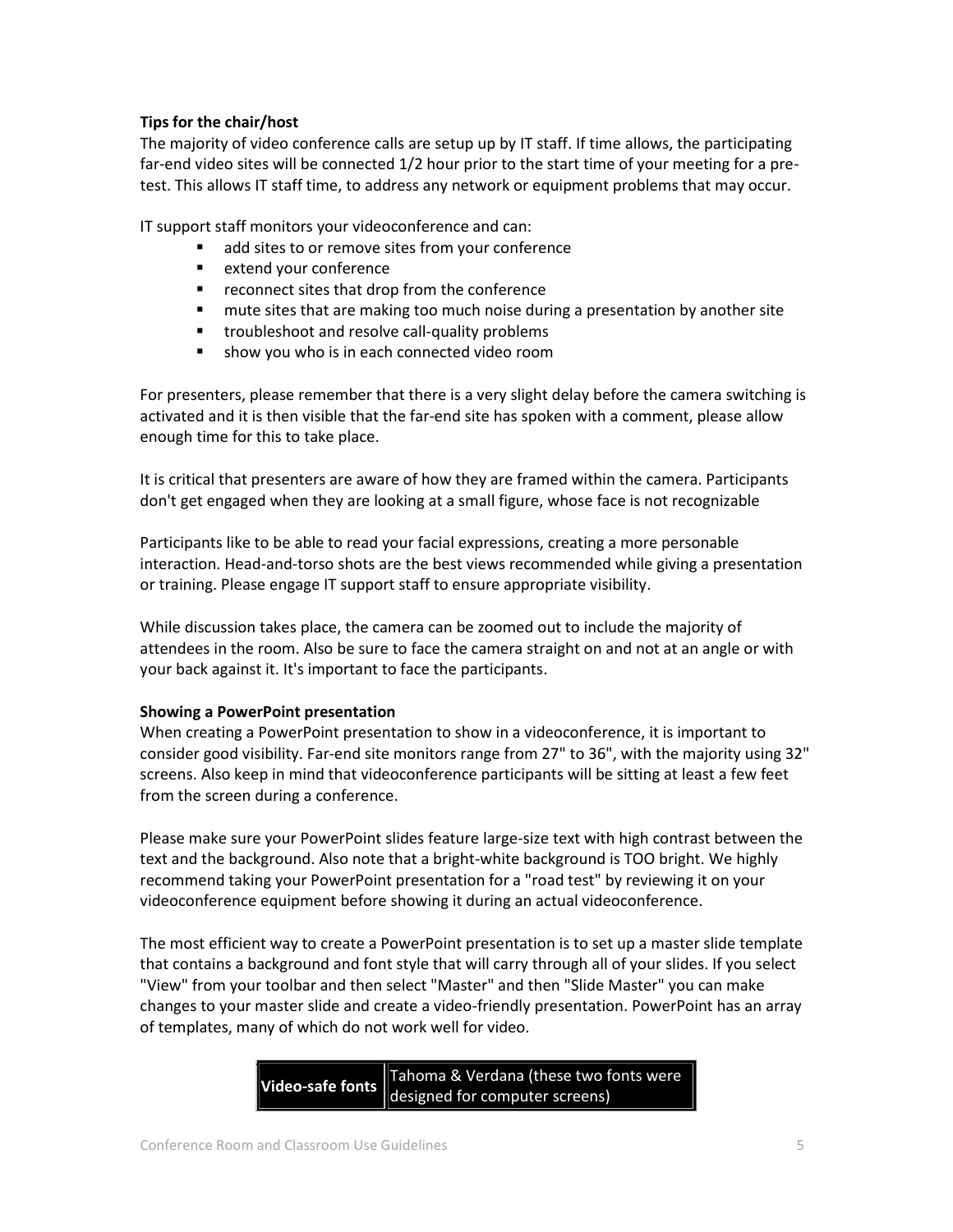| Arial, Helvetica, Palatino, MS Sans Serif,<br>Lucida Sans                                                                                  |
|--------------------------------------------------------------------------------------------------------------------------------------------|
| 18 points minimum                                                                                                                          |
| 24-32 points optimal                                                                                                                       |
| off-white and mild yellow                                                                                                                  |
| non-saturated colors (no fluorescents)                                                                                                     |
| dark blue is best<br>must be high-contrast so fonts show up:<br>use dark background with light text<br>use light background with dark text |
| text should be inset 1 inch from all edges<br>of screen                                                                                    |
|                                                                                                                                            |

- Avoid thin horizontal lines, which will appear to vibrate on the television screen. If underlining text, make sure to use a thick line.
- Avoid too much text on each slide. Ample space is needed between lines.

Do:



Don't: